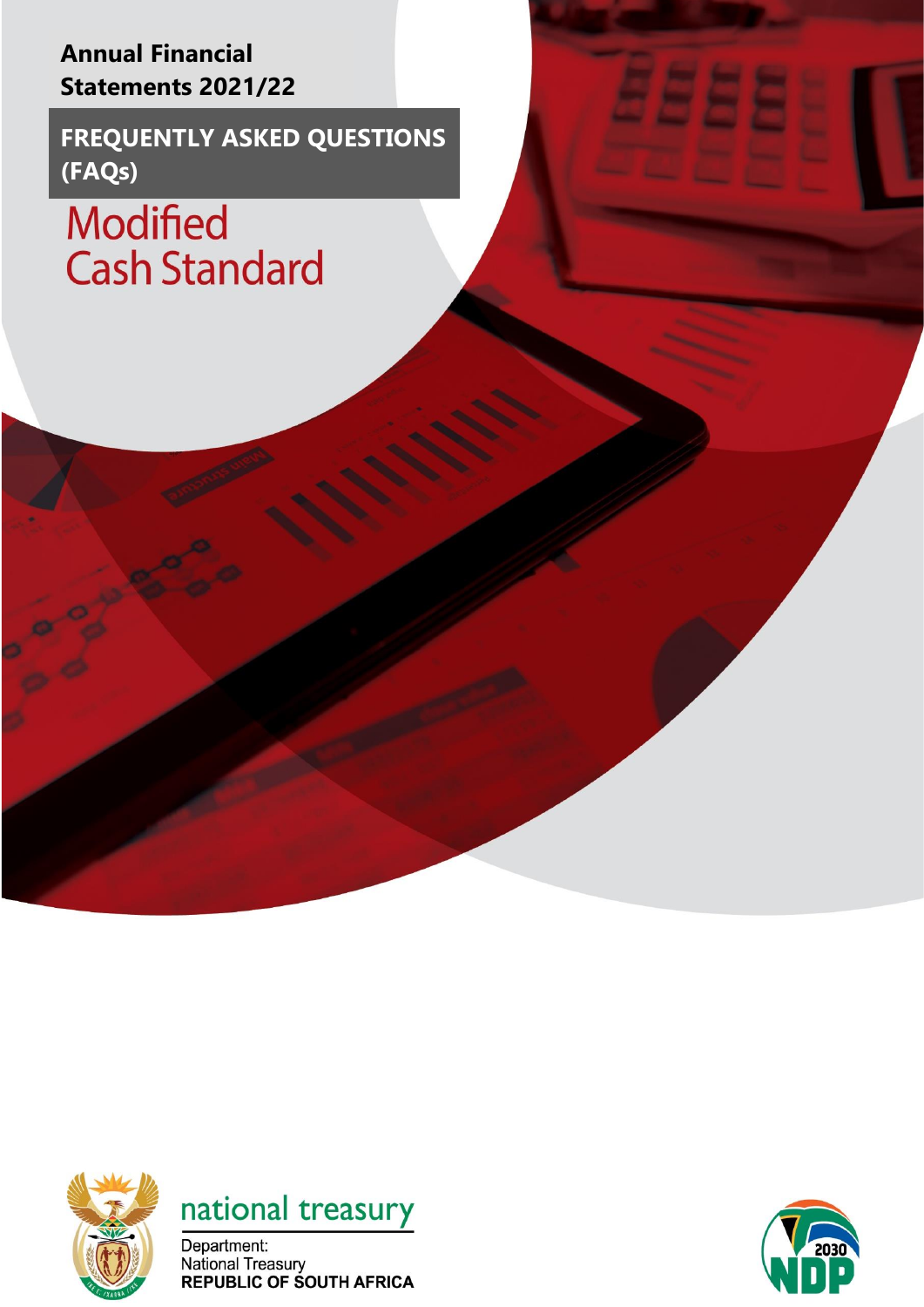# **Contents**

| 2. |                                                                                               |
|----|-----------------------------------------------------------------------------------------------|
|    |                                                                                               |
|    | 11.1 How should a department adjust its financial statements for the recording of Class 1 and |
|    | 11.2 At what value should the Class 1 and Class 2 roads be recorded in the financial          |
|    | 11.3 How to recognise roads that are have segments on multiple road classes, i.e not only     |
|    |                                                                                               |
|    | 21.1 What are the changes made to the Appropriation Statement requirements for the            |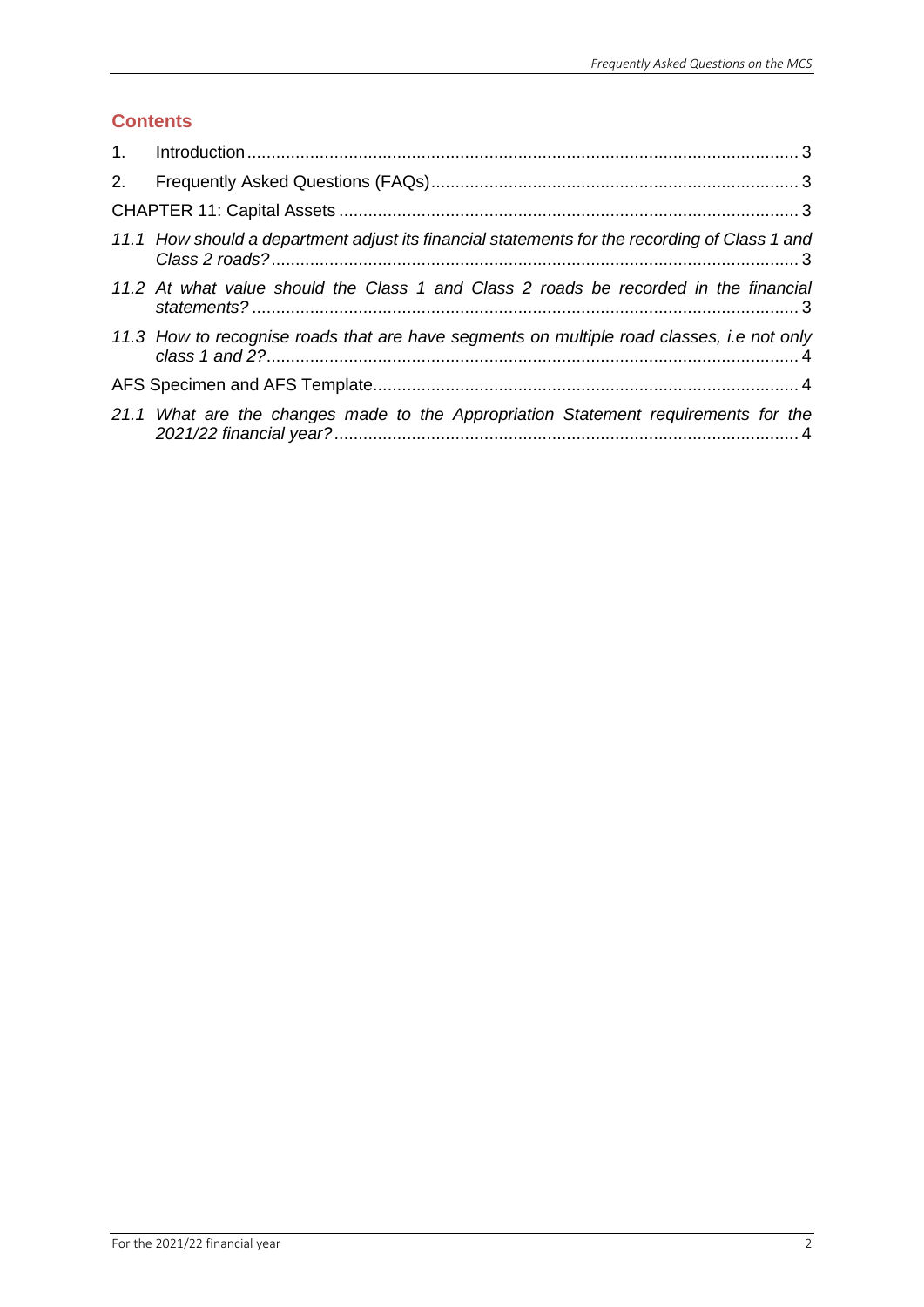### <span id="page-2-0"></span>**1. Introduction**

The Frequently Asked Questions (FAQs) are based on queries commonly received from the stakeholders involved with preparation and finalisation of financial statements in accordance with the Modified Cash Standard (MCS). These FAQ's should be considered for preparation and finalisation of the Annual Financial Statements for the 2020/21 financial year and reporting periods thereafter.

These FAQs are not authoritative and do not form part of the Modified Cash Standard (MCS). Any examples provided are illustrative only and do not represent a comprehensive list of scenarios or circumstances that may exist in practice. As a result, the examples are not prescriptive and should not be used by analogy to other circumstances unless expressly stated otherwise.

## <span id="page-2-1"></span>**2. Frequently Asked Questions (FAQs)**

## <span id="page-2-3"></span><span id="page-2-2"></span>**CHAPTER 11: Capital Assets**

### *11.1 How should a department adjust its financial statements for the recording of Class 1 and Class 2 roads?*

According to Chapter 11 on Capital Assets, national and provincial custodians must record and report all Class 1 and Class 2 roads in their annual financial statements for the financial year ending 31 March 2022 [MCS 11, Appendix A par 2.4].

To this end, national and provincial custodians must adjust their financial statements for the 2021/2022 financial year as follows:

- For road Class 1 and 2 completed on or before 31 March 2020: by adjusting the opening balance of immovable tangible capital assets for the year ended 31 March 2021 [note 41.1 in the Specimen Annual Financial Statements];
- For road Class 1 and 2 completed after 31 March 2020: by recording the completed asset as an addition in the year in which the road was ready for use [MCS 11 par .90]

The national / provincial department should include a narrative explaining the nature and extent of the adjustment, i.e. that roads have now been recorded and that the department previously took advantage of the transitional provisions delaying the recording of class 1 and class 2 roads in its annual financial statements.

Any subsequent expenditure incurred on these Class 1 and 2 roads in either the 2020/2021 or 2021/2022 financial year shall be reflected as additions in that year.

#### <span id="page-2-4"></span>*11.2 At what value should the Class 1 and Class 2 roads be recorded in the financial statements?*

National and provincial custodians should apply the measurement requirements in Chapter 11, specifically that roads should be measured at cost or fair value where the cost cannot be determined reliably [MCS 11 par .69 and .72]. The measurement principles are applied to each immovable asset (or road) rather than per asset class.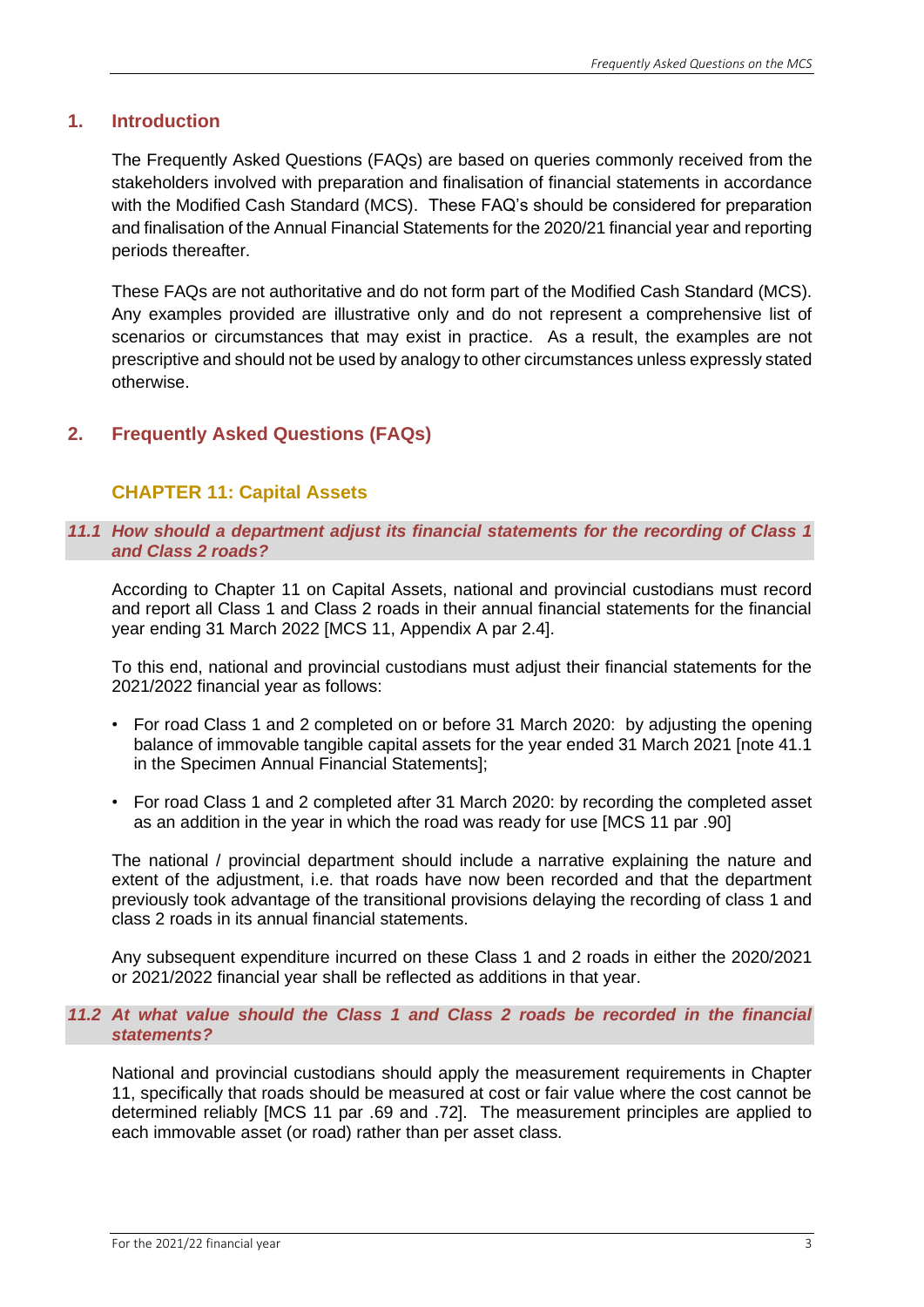Information is reliable when it does not contain material errors and is free from bias [MCS 2 par .27]. Reliable information will be complete, within the bounds of materiality and cost [MCS 2 par .28].

The cost of a road is thus reliable when it is complete and free from material errors. A department reverts to fair value when it has made every reasonable effort to obtain the complete historical cost information, or where the recreation thereof would be too expensive and time consuming.

Where a department applies fair value, the fair value is determined on the date of adjustment to the annual financial statements, i.e., on 1 April 2020 or 1 April 2021 (see FAQ above). The same applies when a department records the roads at cost.

If a department has only the fair value of roads on a later date, then it may use this value but should consider whether any significant adjustments to the fair value is required to roll back the amount to the recognition date.

#### <span id="page-3-0"></span>*11.3 How to recognise roads that are have segments on multiple road classes, i.e not only class 1 and 2?*

National and provincial custodians can recognise the entire road irrespective of the class and therefore choose to recognise the classes other than class 1 and 2 earlier than the exemption period allowed for. This will only apply where there are roads on multiple classes which includes class 1 and 2.

This is best illustrated by an example. A road in KwaZulu-Natal P34-1 has the following segments as shown in the table below:

| <b>ROAD</b><br><b>NUM</b> | <b>FROM</b> | ΤО     | <b>RCAM</b> |
|---------------------------|-------------|--------|-------------|
| P <sub>34</sub> -1        | 0.000       | 20.213 | R3          |
| P34-1                     | 20.213      | 26.380 | R2          |

The KwaZulu-Natal Department of Transport will recognise the entire 26.380km of the road in respect to the principles as outlined above, i.e. valuation of class 1 and 2 roads.

# <span id="page-3-1"></span>**AFS Specimen and AFS Template**

#### <span id="page-3-2"></span>*21.1 What are the changes made to the Appropriation Statement requirements for the 2021/22 financial year?*

The AFS Specimen is the document that assists departments to uniformly prepare and publish financial statements. The appropriation statement forms an integral part of the financial statements. The level of disaggregation was considered to determine the appropriate detail to be presented by departments in the appropriation statement. The requirements were also compared to those of GRAP 24 on Presentation of Budget Information in Financial Statements in consultation with the Provincial Treasuries. Following the analysis, the appropriation statement was reduced by excluding information, such as presenting sub-programme details.

The AFS Template is an MS Excel tool to assist departments to collate the information required for the financial statements. Its pre-set formulae and format are to facilitate the